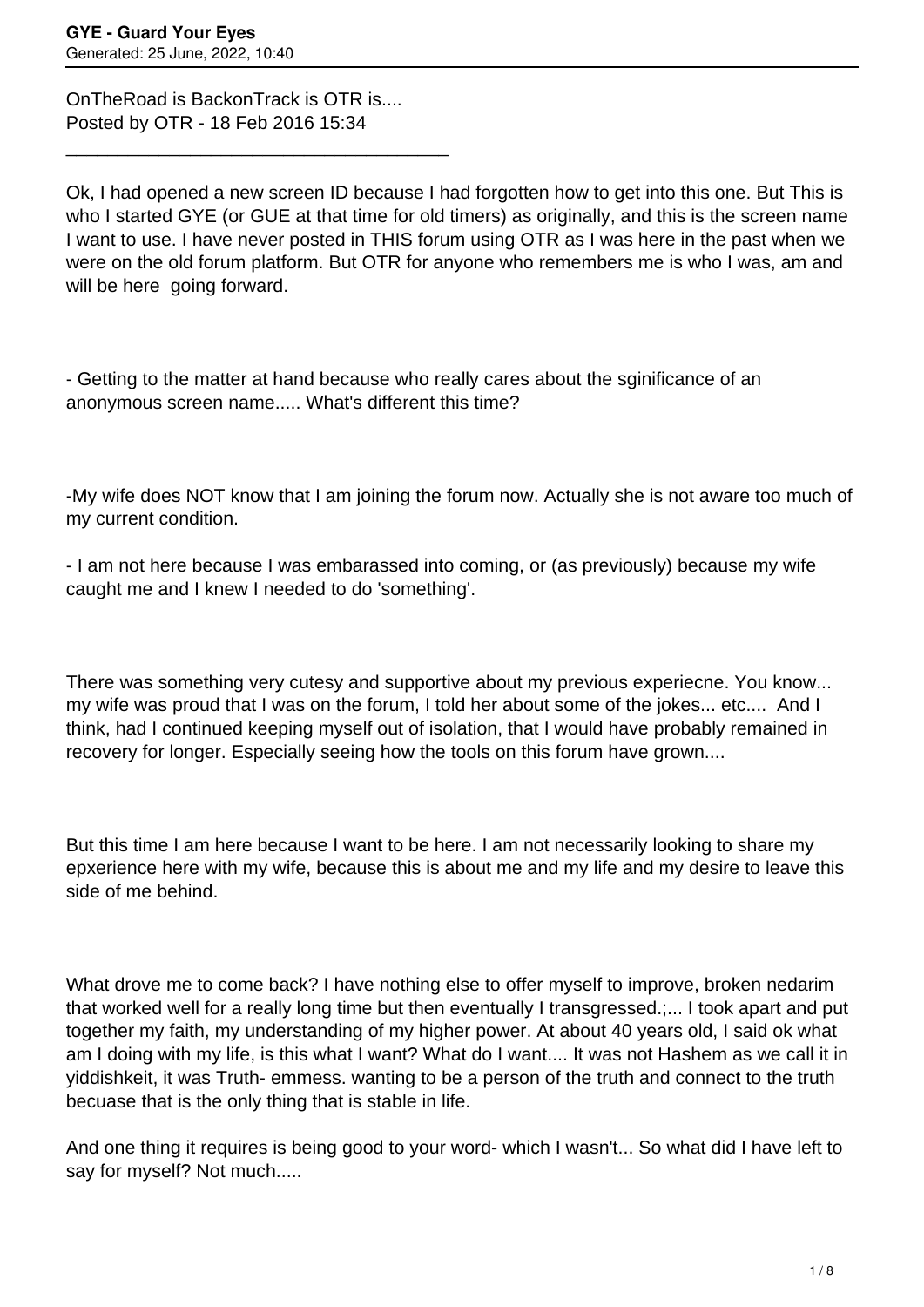Through this I realized (again) that I have no other recourse but to reach out to others and get help with this. I called an old GYE buddy or two... got no reply. So I need to start again....

In a way the fact that I am here now, not because of external shame, but because I want to be a person of truth, true to myself, true to who I want to be... I think that makes this a little more real.

That is one thought that I have.... There are so many interesting things to get out in writing, I can't get them all down at once..... But I am starting on my 3 preliminary days toward getting on the 90 day chart, installing proper filters and getting back on the road or on track or whatever you call it to get straight and become who I really want and am supposed to be.

========================================================================

====

Re: OnTheRoad is BackonTrack is OTR is.... Posted by cordnoy - 18 Feb 2016 17:06

\_\_\_\_\_\_\_\_\_\_\_\_\_\_\_\_\_\_\_\_\_\_\_\_\_\_\_\_\_\_\_\_\_\_\_\_\_

Great stuff!

Welcome again!

Wish i would know where this "truth" you talk about can be found.

I have been in recovery for quite some time now; I do a lot of speakin' about honesty and openness, but "truth"!? I am nowhere near that!

From the Iowa cornfields here, when we get on the highway, we sometimes see signs for South Dakota or even Memphis, but "Truth"; I ain't never seen that one.

Sorry if I sound a bit down, but I am.

b'hatzlachah to you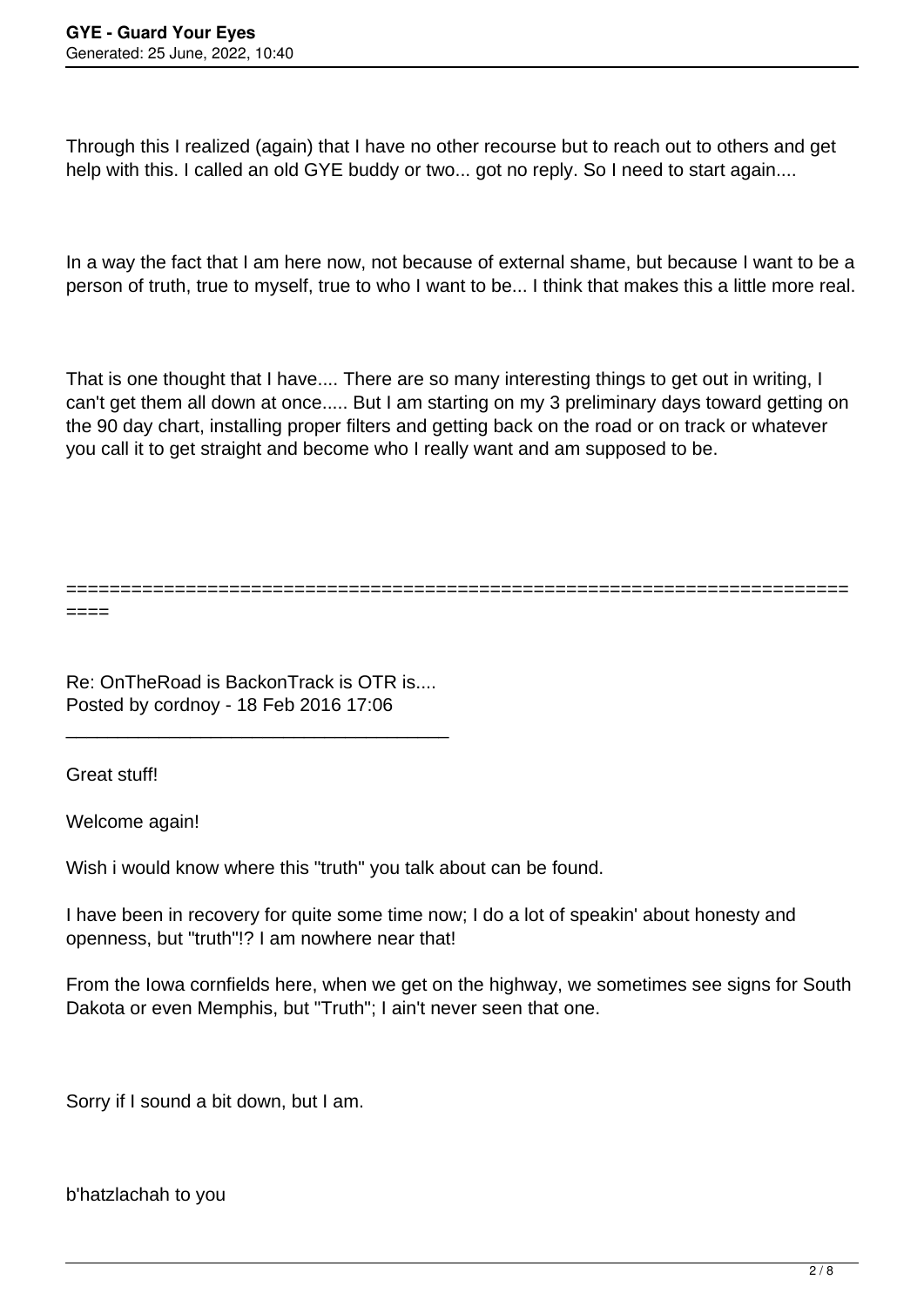====

Re: OnTheRoad is BackonTrack is OTR is.... Posted by OTR - 18 Feb 2016 17:51

\_\_\_\_\_\_\_\_\_\_\_\_\_\_\_\_\_\_\_\_\_\_\_\_\_\_\_\_\_\_\_\_\_\_\_\_\_

Why is honesty different than truth? To me when I say truth I mean being honest with myself. I am not honest with my wife at this point, I have not opened up to her in a while to speak in general terms, and never voluntarily told her that I acted out. Maybe that is not honest and not right.

========================================================================

I mean that I can't stand the secret inside and want to change to do what I know is the truth. Stop lying to myself through my actions. Not because it is yiddishkeit even. Just because it is clear to my mind that acting out leads me to hurt myself in many ways and it is not good for me.

Since that is intellectually clear to me, I want to act like that. But the insane part inside me gets me going against that truth and throw away the good opportunities I have before me.

That was what I mean to say (i think...)

I got a lot to sort through. So many loose threads of thought

Right now I am tryin to figure out how to get my icon to stop flashing that i have thousands of clean days behind me... I want it to be accurate. Although I am shortchanging myself, I would like to have it read that I have made 90 days becuase I have, But it should not read 1k cumulative days... We got time for that...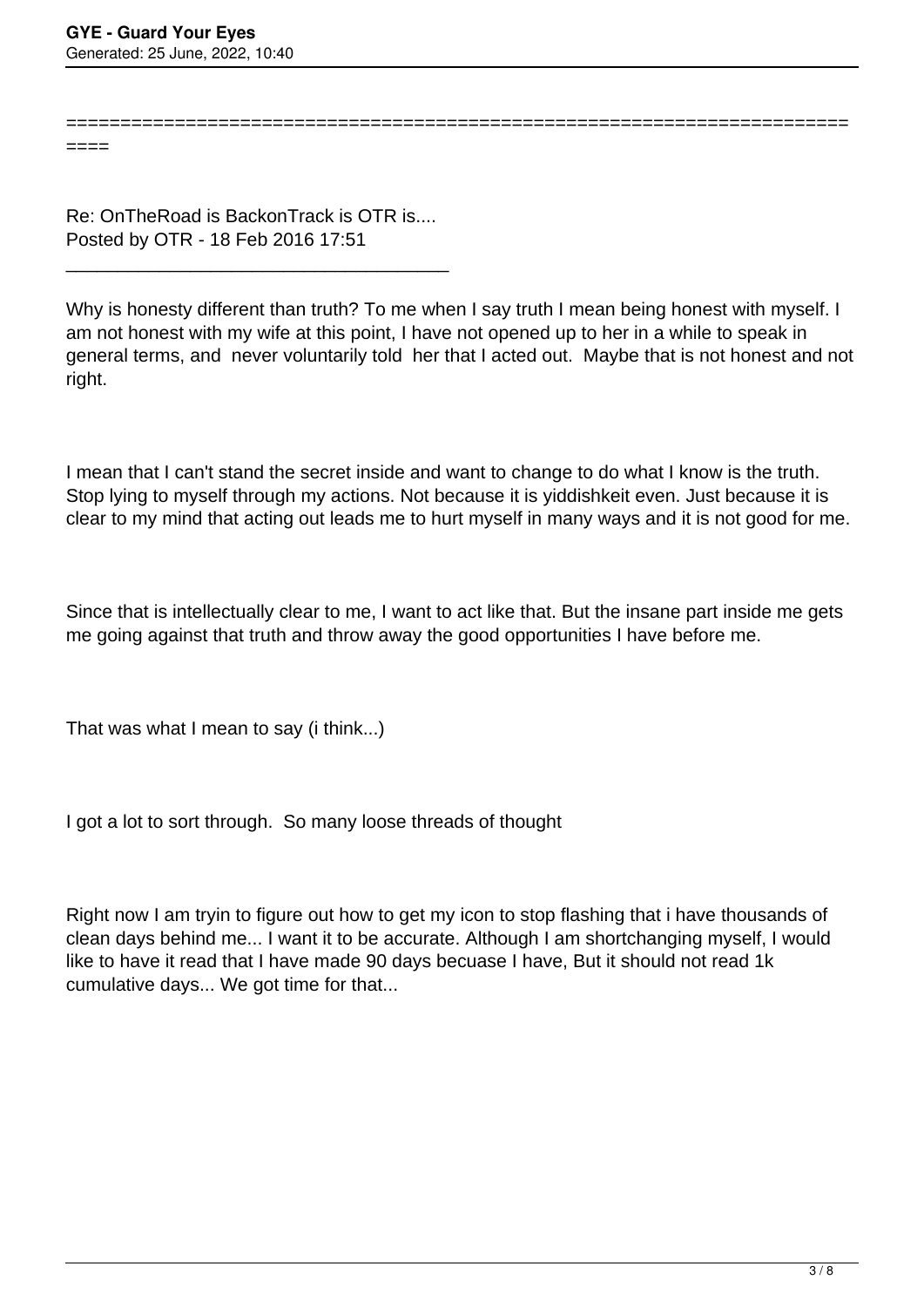$=$ 

Re: OnTheRoad is BackonTrack is OTR is.... Posted by OTR - 18 Feb 2016 17:56

\_\_\_\_\_\_\_\_\_\_\_\_\_\_\_\_\_\_\_\_\_\_\_\_\_\_\_\_\_\_\_\_\_\_\_\_\_

To do's-

 $====$ 

====

Get google number and route to my phone.

Correct my cumulative count to be accurate.

?Get back to reading the white book

Read the GYE handbook

Develop the 'one minute' stall for when I feel like acting out

Try to connect with old recovery buddies

Don;t overdue the amount of time I am actively working on recovery. If i spend the same amount of time on this forum as I do on porn and acting out that's also not good.

========================================================================

========================================================================

Re: OnTheRoad is BackonTrack is OTR is.... Posted by markz - 18 Feb 2016 18:43

\_\_\_\_\_\_\_\_\_\_\_\_\_\_\_\_\_\_\_\_\_\_\_\_\_\_\_\_\_\_\_\_\_\_\_\_\_

Hey not all "recovery buddies" are old

Keep On Trucking

========================================================================

Re: OnTheRoad is BackonTrack is OTR is.... Posted by Shteeble - 18 Feb 2016 19:51

\_\_\_\_\_\_\_\_\_\_\_\_\_\_\_\_\_\_\_\_\_\_\_\_\_\_\_\_\_\_\_\_\_\_\_\_\_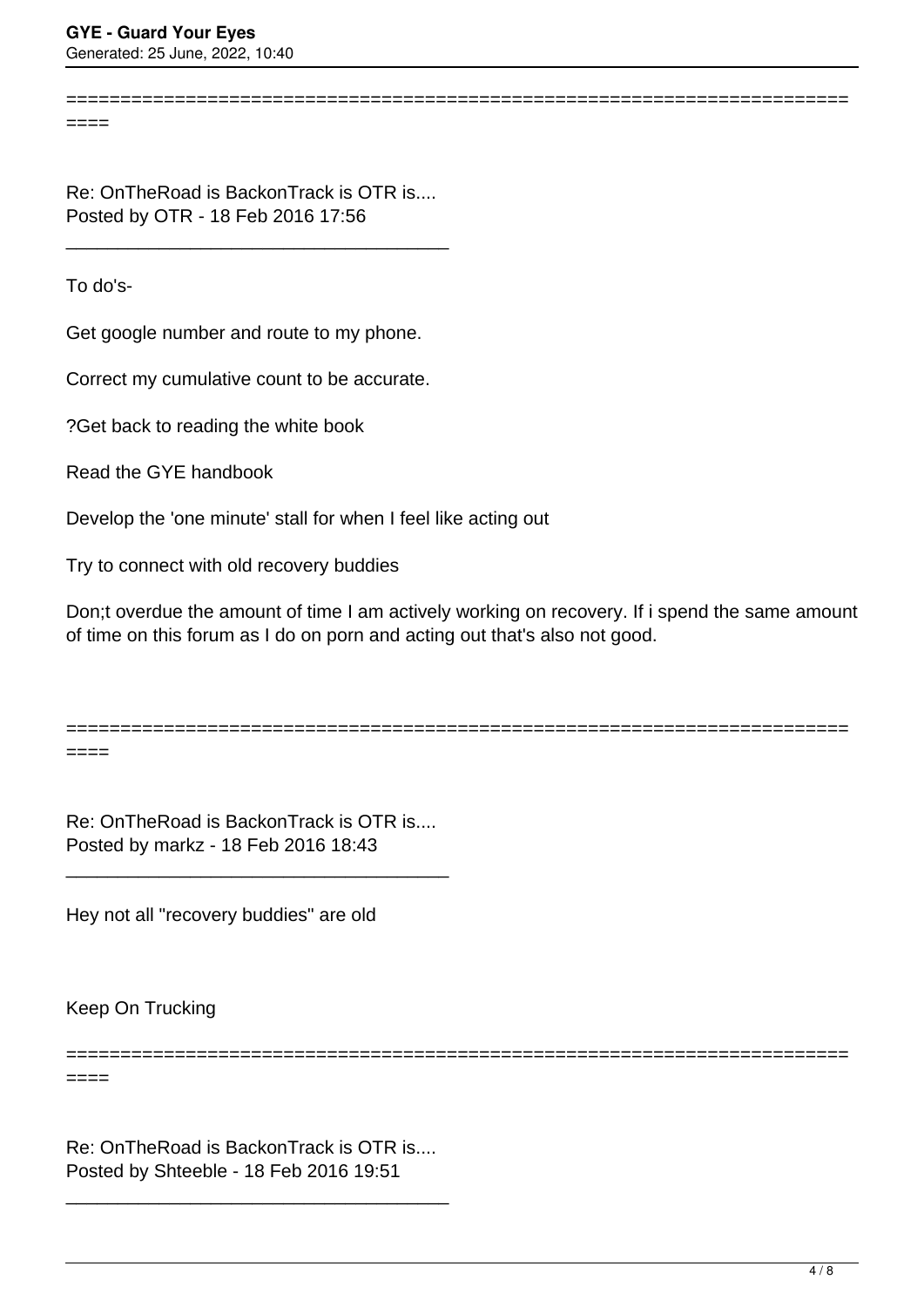Welcome back!

====

Re: OnTheRoad is BackonTrack is OTR is.... Posted by OTR - 18 Feb 2016 20:04

\_\_\_\_\_\_\_\_\_\_\_\_\_\_\_\_\_\_\_\_\_\_\_\_\_\_\_\_\_\_\_\_\_\_\_\_\_

Thanks shteebs.

======================================================================== ====

========================================================================

Re: OnTheRoad is BackonTrack is OTR is.... Posted by cordnoy - 18 Feb 2016 20:17

\_\_\_\_\_\_\_\_\_\_\_\_\_\_\_\_\_\_\_\_\_\_\_\_\_\_\_\_\_\_\_\_\_\_\_\_\_

[OTR wrote on 18 Feb 2016 17:51](/forum/id-278344)**:**

Why is honesty different than truth? To me when I say truth I mean being honest with myself. I am not honest with my wife at this point, I have not opened up to her in a while to speak in general terms, and never voluntarily told her that I acted out. Maybe that is not honest and not right.

I mean that I can't stand the secret inside and want to change to do what I know is the truth. Stop lying to myself through my actions. Not because it is yiddishkeit even. Just because it is clear to my mind that acting out leads me to hurt myself in many ways and it is not good for me.

I don't think you mean the truth; it sounds like you are referrin' to unmanageability.

Life is unmanageable in its current state.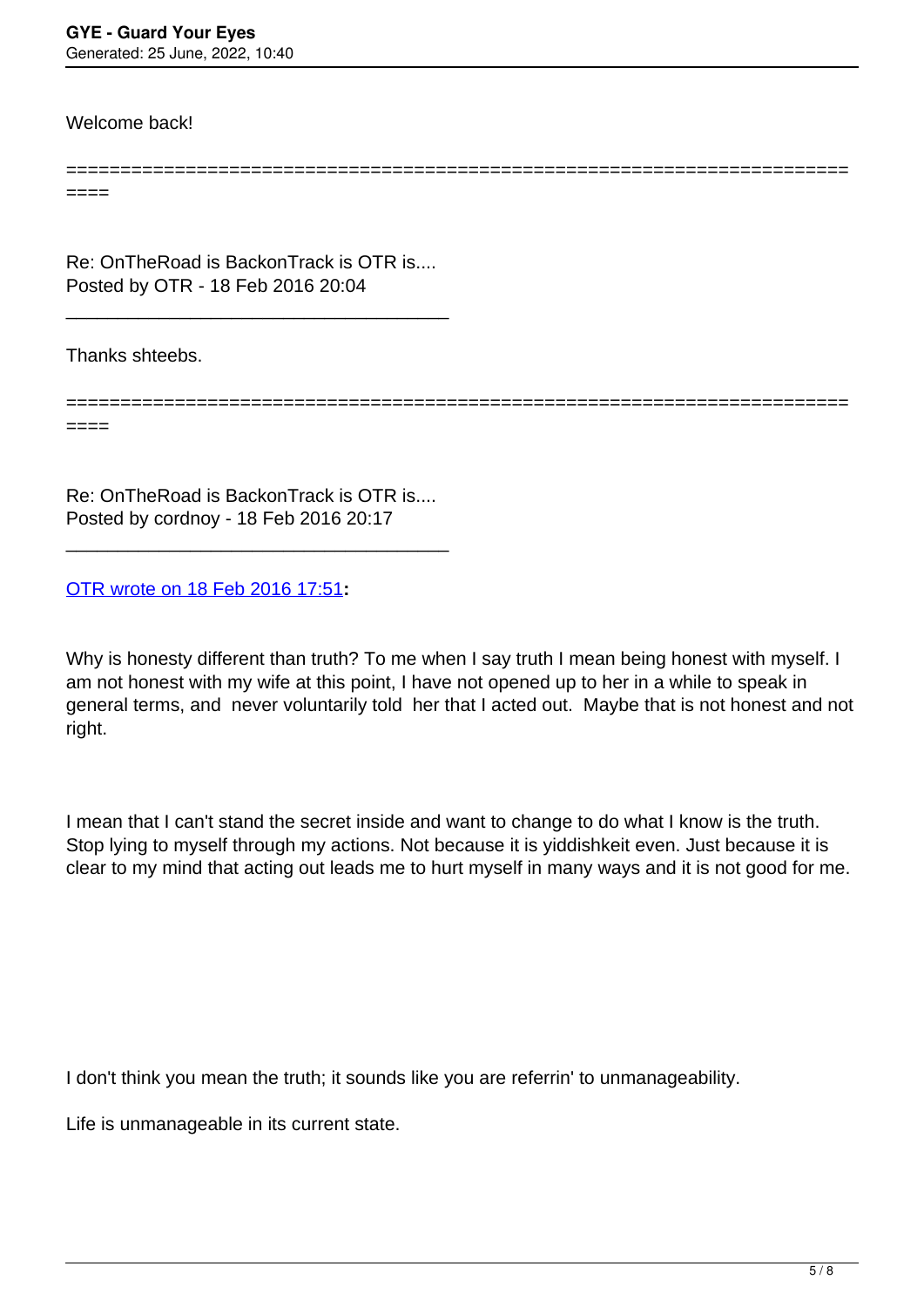## b'hatzlachah

========================================================================

====

Re: OnTheRoad is BackonTrack is OTR is.... Posted by Gevura Shebyesod - 18 Feb 2016 20:45

\_\_\_\_\_\_\_\_\_\_\_\_\_\_\_\_\_\_\_\_\_\_\_\_\_\_\_\_\_\_\_\_\_\_\_\_\_

[cordnoy wrote on 18 Feb 2016 17:06](/forum/id-278335)**:**

Great stuff!

Welcome again!

Wish i would know where this "truth" you talk about can be found.

I have been in recovery for quite some time now; I do a lot of speakin' about honesty and openness, but "truth"!? I am nowhere near that!

From the Iowa cornfields here, when we get on the highway, we sometimes see signs for South Dakota or even Memphis, but "Truth"; I ain't never seen that one.

========================================================================

Sorry if I sound a bit down, but I am.

b'hatzlachah to you

====

Re: OnTheRoad is BackonTrack is OTR is.... Posted by OTR - 19 Feb 2016 00:21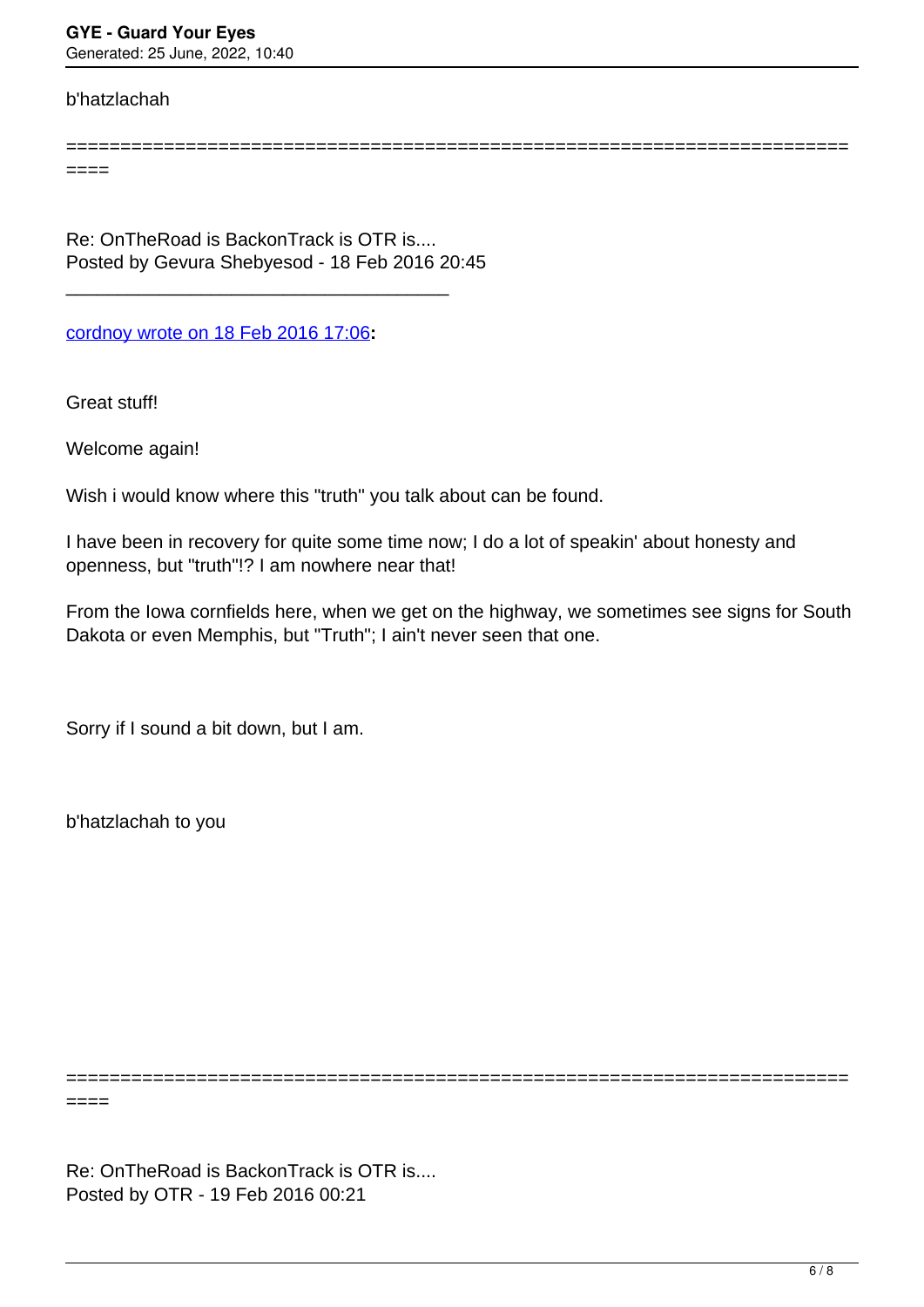And that is the longest mile GS....

 $----$ 

Re: OnTheRoad is BackonTrack is OTR is.... Posted by Shlomo24 - 19 Feb 2016 02:51

\_\_\_\_\_\_\_\_\_\_\_\_\_\_\_\_\_\_\_\_\_\_\_\_\_\_\_\_\_\_\_\_\_\_\_\_\_

\_\_\_\_\_\_\_\_\_\_\_\_\_\_\_\_\_\_\_\_\_\_\_\_\_\_\_\_\_\_\_\_\_\_\_\_\_

What does GUE stand for?

======================================================================== ====

========================================================================

========================================================================

Re: OnTheRoad is BackonTrack is OTR is.... Posted by Workingguy - 19 Feb 2016 02:54

\_\_\_\_\_\_\_\_\_\_\_\_\_\_\_\_\_\_\_\_\_\_\_\_\_\_\_\_\_\_\_\_\_\_\_\_\_

[Shlomo24 wrote on 19 Feb 2016 02:51](/forum/id-278401)**:**

What does GUE stand for?

The website used to be guard ur eyes.

 $====$ 

Re: OnTheRoad is BackonTrack is OTR is.... Posted by OTR - 19 Feb 2016 05:10

\_\_\_\_\_\_\_\_\_\_\_\_\_\_\_\_\_\_\_\_\_\_\_\_\_\_\_\_\_\_\_\_\_\_\_\_\_

That brought a smile to my face...

====================

 $====$ 

Re: OnTheRoad is BackonTrack is OTR is.... Posted by Shlomo24 - 19 Feb 2016 07:16

\_\_\_\_\_\_\_\_\_\_\_\_\_\_\_\_\_\_\_\_\_\_\_\_\_\_\_\_\_\_\_\_\_\_\_\_\_